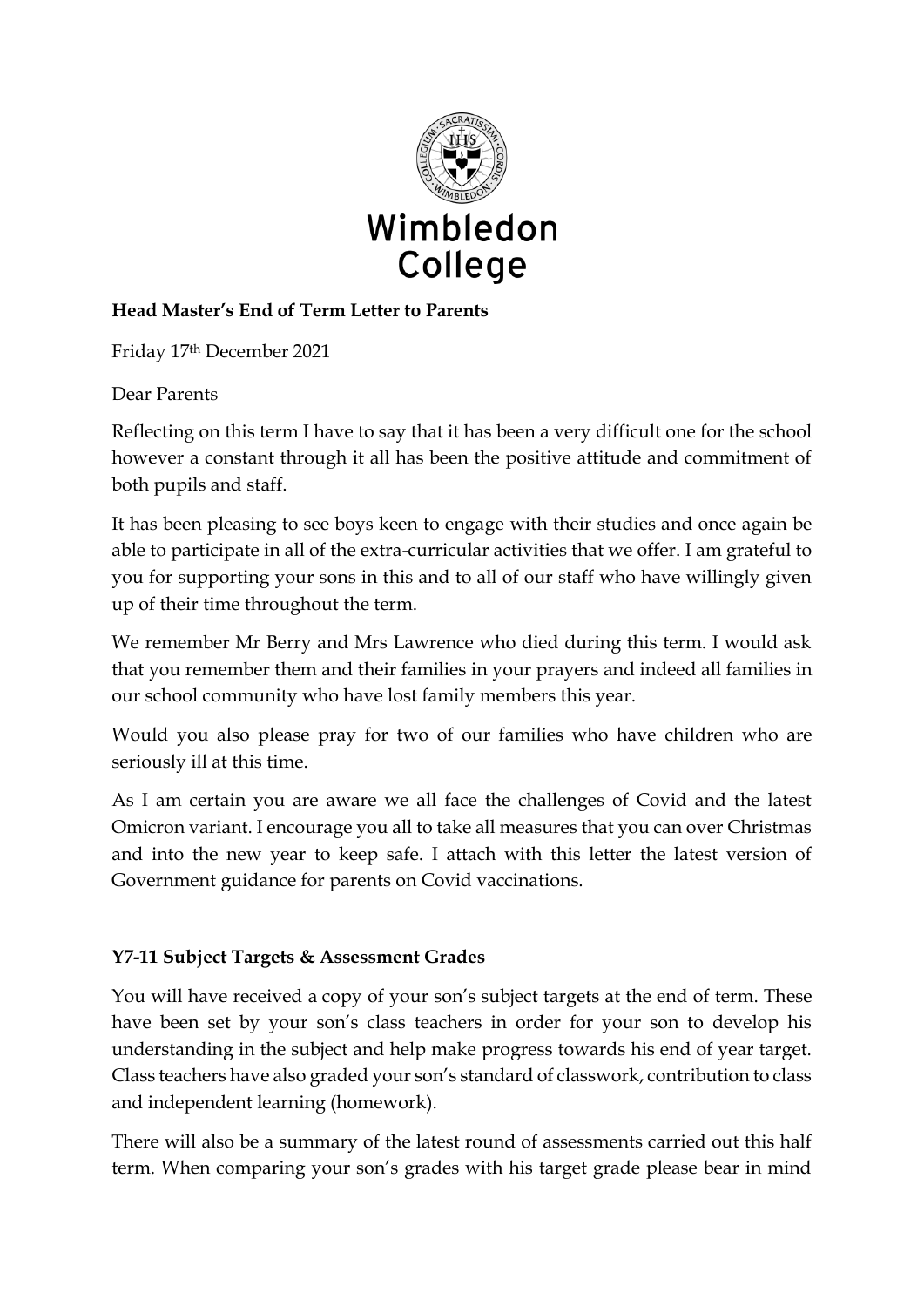that the target is where he should be at the end of the academic year. At the beginning of the year, grades may be slightly below target grades but as the year progresses assessments should generally meet or exceed target grades. If you have any concerns about your son's target grades, or about his progress in general, please do not hesitate to get in touch with the Head of Line. Departments will be also using this data to make changes to setting, boys affected by these changes will receive a new timetable in January.

Poetry and Rhetoric Subject Targets will be sent out in time for Parents' Evening, you will receive an updated grade card for this half term

# **Jesuit Pupil Profile Report**

You will receive a copy of your son's Jesuit Pupil Profile Report. The Jesuit Pupil Profile draws together the virtues that the College seeks to develop in all of our pupils. Each term they are recognised for the virtues that they have displayed both in and outside the classroom through nominations from tutors and the achievements awarded by teachers. Depending on the number of nominations pupils accumulate over the course of the year, they will move from 'Emerging' to 'Developing' and



### **Staff leaving**

We say goodbye this term to Mr Joseph who has been a member of the English Department for 10 years. He has also in that time taken responsibility for editing the College Magazine and been a Head of House. He is leaving us to branch out into new ventures. On your behalf I would like to thank him for all that he has done for the pupils and the College and to wish him the very best for the future.

We also say goodbye to Mr Barnston who has been with us this term working in the PE and Science departments.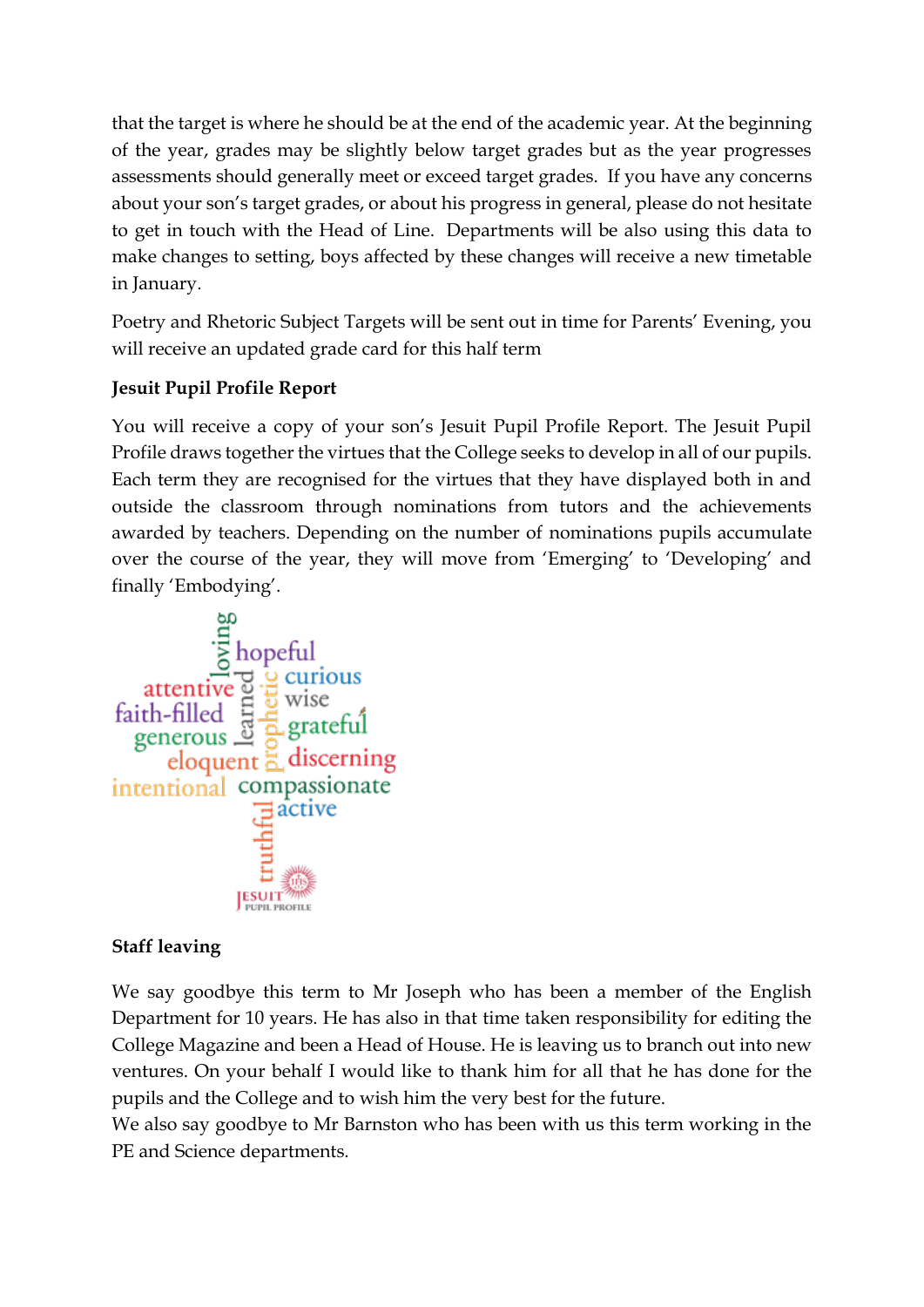#### **Thank you for your Advent contributions**

A huge thank you to everyone who has contributed to our various fundraising efforts over Advent. Our joint Christmas Carol Service with the Ursuline High School raised over £600 for the Passage Homeless charity. We have had an amazing response to our collection of food for the Dons Local Action Group which will really help them as they continue to support many local families during these difficult times. Money is also still coming in via SchoolGateway for a variety of charities chosen by different year groups, so thank you for any of your contributions to that, and contributions can still be made until the new year.

### **Mental Health Resources available to parents and pupils**

I would like to remind all parents that we have a webpage on the College website [\[www.wimbledoncollege.org.uk/healthyminds\]](http://www.wimbledoncollege.org.uk/healthyminds) which has a number of resources and links to external agencies/resources where you can access support or self-help information. During this term we have also developed a new Student Wellbeing Hub which has lots more information about mental health services, urgent support numbers or websites with more advice and information. Students can access this via their tutor group google classroom or via the link on the webpage above (note students have to be signed in to google with their school google accounts to access the Wellbeing Hub).

### **Online safety – New guidance from the National Children's Commissioner**

The national Children's Commissioner yesterday released a guide for parents to support you in keeping your children safe when they are online. The link to the document is here : A guide for parents and carers on online sexual harassment and how [they can support children to stay safe online](https://www.childrenscommissioner.gov.uk/talking-to-your-child-about-online-sexual-harassment-a-guide-for-parents?utm_source=16%20December%202021%20C19&utm_medium=Daily%20Email%20C19&utm_campaign=DfE%20C19)

We will also be placing a copy of the guide on the College website on the 'Keeping Safe Online' page.

### **Sport**

# **PE Department.**

A General reminder to all pupils about having the correct kit for their Games lessons. All pupils must make sure they have the correct clothing for their Games lessons. You must wear the school Games shirt for the Games lessons, house T shirts are not acceptable. Please also make sure you have white shorts as again other colours are not allowed to be worn.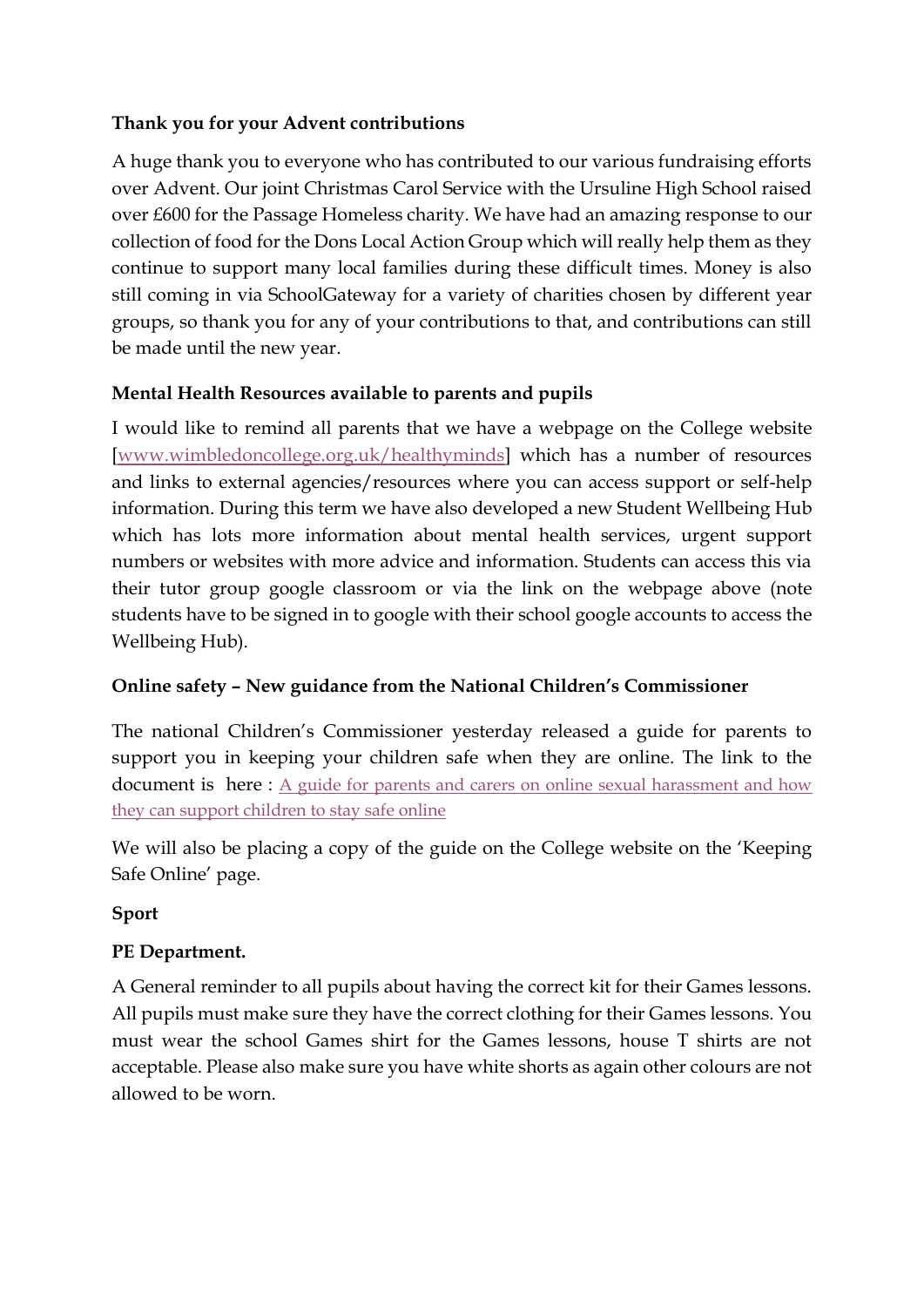#### **Rugby – from Mr Hallett**

On behalf of all the coaches a huge thank you to all the boys and parents who have supported and committed to turning up to play, watch or help out during this term on a Saturday and also during the week for training. It has been a challenging past 18 months and competitive rugby was hugely hit with the suspension of all contact matches. The boys have lost so much coaching and playing time and considering this gap in their development it has been a remarkable return to fixtures and an absolute pleasure to be involved in.

Our strong fixture list has not made it easy for the boys to return to the sport and the results that followed, might not make pleasant reading but the performances, application and attitude has been a credit to all involved.

I would like to also take this opportunity to thank all the staff who without their commitment we would not be able to fulfil so many fixtures each week. Without members of staff who so generously give up their time, rugby at the College would not be of the exceptionally high standard that it currently is. A special mention to Mr Barnston who leaves us this term but has encapsulated the ethos and values of rugby at the College by unselfishly dedicating his time and effort to helping the U16s. He will be sorely missed.

It is not just the College staff that I would like to thank. We are renown throughout the school rugby circuit as one of the best hospitable venues to visit. The credit for this is purely down to the loyal and dedicated parents who tirelessly step up with homemade cakes, teas, coffees and of course match teas for the players. A huge thank you to all of you. It really has been a pleasure having your support. Those parents whose sons are in Rhetoric, it truly has been remarkable. Thank you for all that you have done during your son's time at the College. We have been blessed with your hospitality and generous support.



**The result of this year's #WCbakeOff2021**  is as follows;

1st Place – **Ms Sharon Borsah's** creative and delicious College inspired cake. (see picture).

2nd Place – **Mrs Curtis'** amazing chocolate cake

3rd Place – **Mrs Boardman's** Christmas Victoria sponge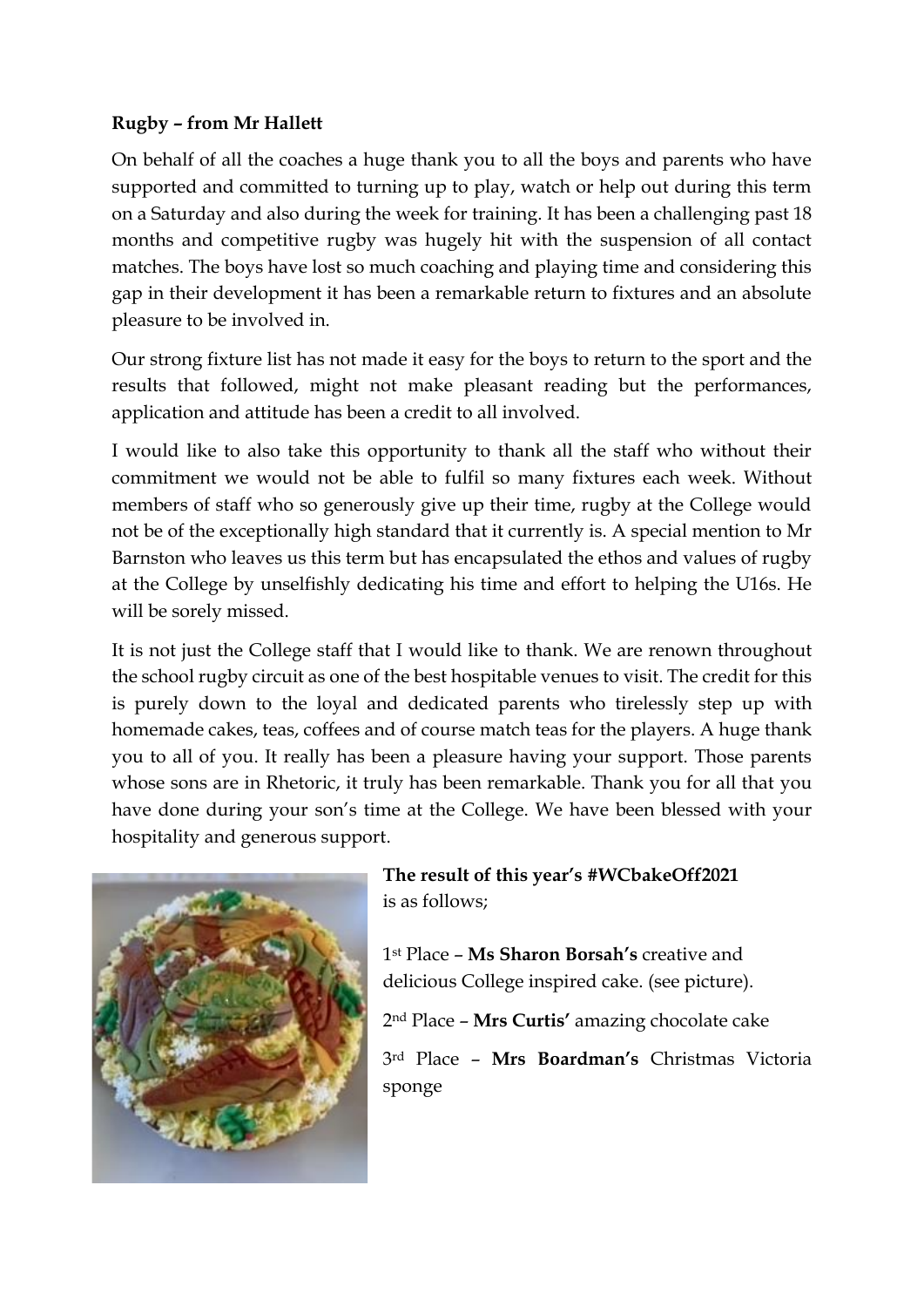With the end of the 15 a side season, however, comes the start of our preparation for the 7s season. 7s training will take place at the College field on Thursday and Friday. It is open for all, regardless of what team you played for in 15s. With more space, a faster pace and more games to play in, it's a perfect opportunity to once again demonstrate to others how rich the sporting talent is at Wimbledon College. Please see the poster below for full details about training. 7s tournaments are held either midweek or on Sundays ALL except for Warwick 7s for U13 – U16s which is on Saturday 5<sup>th</sup> March. Full details are available on SOCS. Dates to remember are 20<sup>th</sup> March which is our very own John Pieroni U15 7s tournament. Schools such as Eton, Dulwich, Whitgift and Warwick are already confirmed and it should be an amazing event so please come down to support our U15s in this prestigious tournament.

Rugby will always be open to all, and we would love to see so many who have been unable to play this year make a welcome return to the playing fields for the 7s or next seasons 15 a side. Stay active and thank you once again to all those for all you've done this season.

#### **Basketball – from Mr Simon**

It has been a pleasure to see the progress of the basketball groups this term with the sessions being very well attended. The sessions with Coach Roz Mason and Mr Mundy have been both challenging and enjoyable and the boys have performed very well in all year groups in their Surrey Cup and League games.

The Year 11 are through to the latter stages of the Surrey Cup and the Year 8 have made great strides with their performances. The good news is that we have been chosen to be part of the Junior NBA in the New Year for both Years 7 & 8 so we have some exciting evenings ahead next term.

### **Return to school in January and in school Covid Testing**

The current Government plan is that all schools carry out a lateral flow test for all pupils at the start of next term. To facilitate this the Government is allowing schools to have a staggered return to school so that testing can take place before pupils return to lessons.

I will send out further details of times of testing before the start of term however I provide an outline of when testing will take place and when lessons will recommence below.

Teachers will set work via Google Classroom for the days when pupils are not in lessons. Please note this will not be live lessons. On the days that pupils are being tested they will be asked to attend school at a specific time and then return home. The exception to this will be Year 7 who will remain in school once tested.